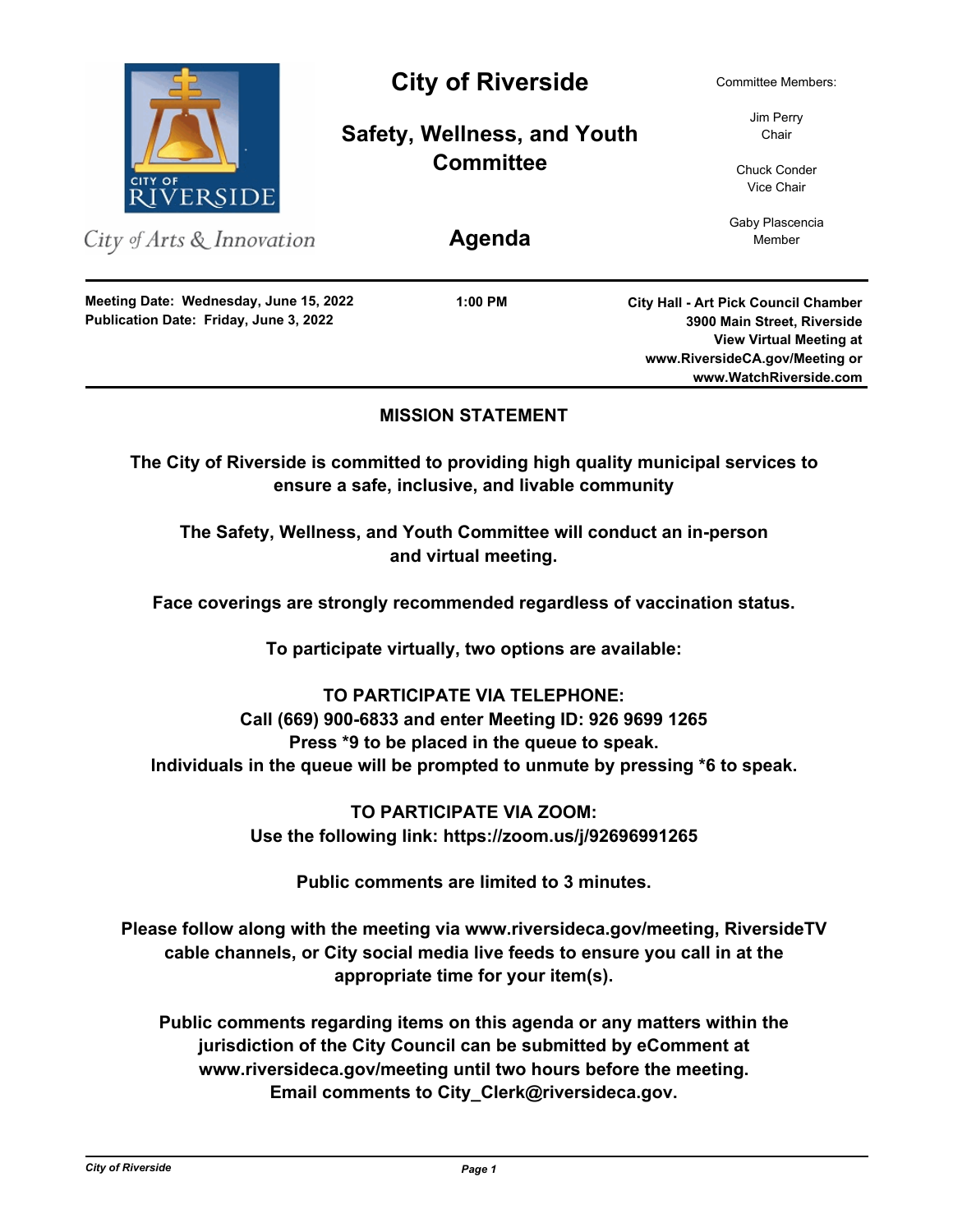**Agenda**

**Pursuant to the City Council Meeting Rules adopted by Resolution No. 23618, the Members of the City Council and the public are reminded that they must preserve order and decorum throughout the Meeting. In that regard, Members of the City Council and the public are advised that any delay or disruption in the proceedings or a refusal to obey the orders of the City Council or the presiding officer constitutes a violation of these rules.**

**The City of Riverside is committed to fostering a respectful workplace that requires all employees and external stakeholders to embrace a culture of transparency and inclusivity. This includes acceptable behavior from everyone; a workplace that provides dignity, respect, and civility to our employees, customers, and the public they serve. City meetings should be a place where all members of our community feel safe and comfortable to participate. While there could be a high level of emotion associated with topics on this agenda, the City would like to set the expectation that all members of the public use language appropriate to a collaborative, professional, and respectful public environment.**

**The City is resolute in its commitment to eliminate any form of harassment, discrimination, or retaliation in the workplace. The City maintains a zero-tolerance policy for harassment, discrimination, and retaliation in compliance with new harassment and discrimination laws.**

**\* \* \* \* \* \* \***

LISTENING ASSISTIVE DEVICES are available for the hearing impaired. The City of *Riverside wishes to make all of its public meetings accessible to the public. Upon request, this agenda will be made available in appropriate alternative formats to persons with disabilities, as required by 42 U.S.C. §12132 of the Americans with Disabilities Act of 1990. Any person with a disability who requires a modification or accommodation in order to participate in a meeting should direct such request to the City's ADA Coordinator at 951-826-5427 at least 72 hours before the meeting, if possible. TTY users call 7-1-1 for telecommunications relay services (TRS).*

*Agenda related writings or documents provided to the Committee are available in the Office of the City Clerk, at www.RiversideCA.gov/Meeting, and in the binder located near the entrance of the Art Pick Council Chamber while the meeting is in session.*

*PLEASE NOTE--The numerical order of items on this agenda is for convenience of reference. Items may be taken out of order upon request of the Members of the Committee.*

# **1 P.M.**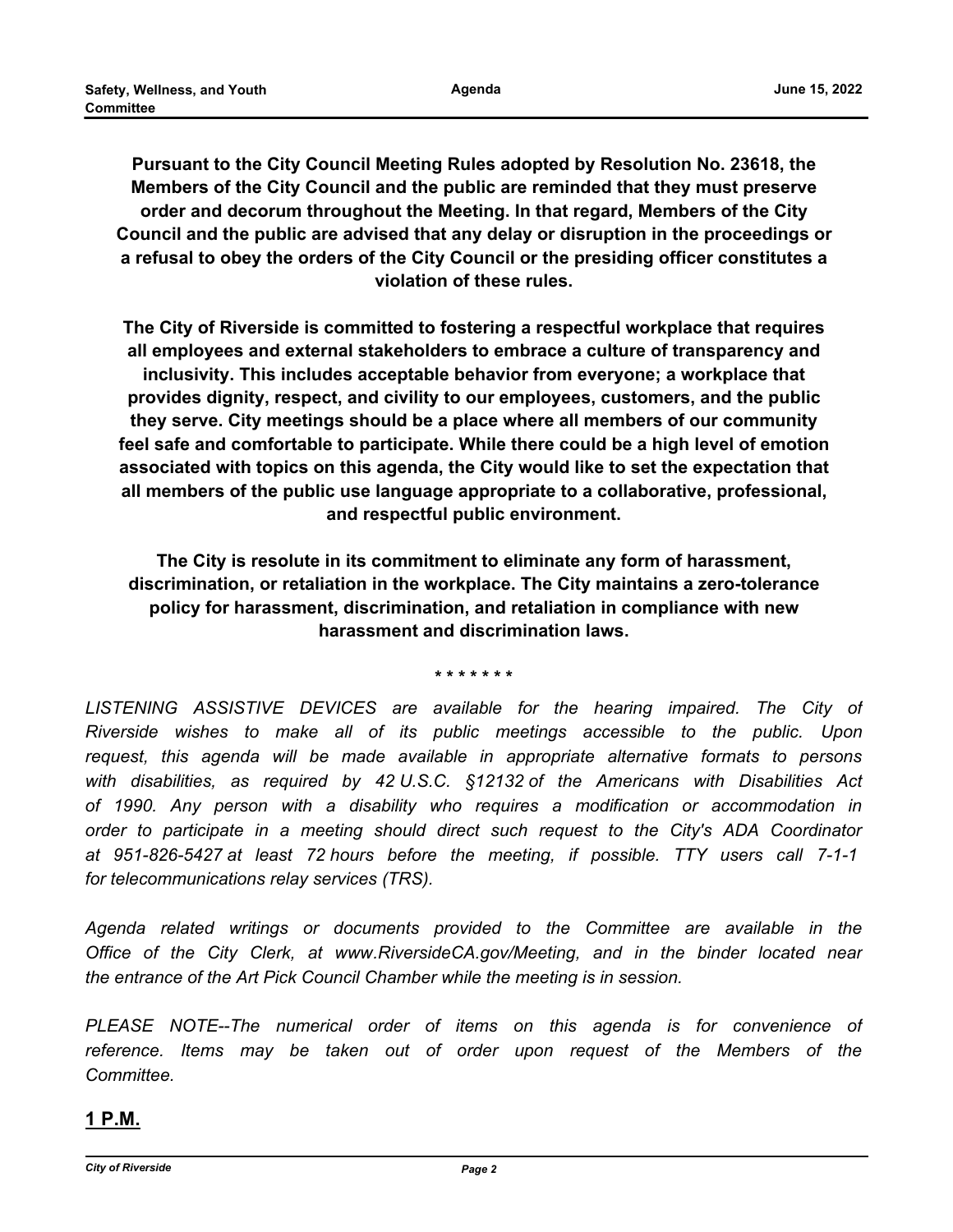### CHAIR CALLS MEETING TO ORDER

### PUBLIC COMMENT

*Audience participation is encouraged. Public comments are limited to 3 minutes.*

1 To comment on any matters within the jurisdiction of the Committee, you are invited to participate in person or call at (669) 900-6833 and enter Meeting ID: 926 9699 1265. Press \*9 to be placed in the queue to speak. Individuals in the queue will be prompted to unmute by pressing \*6 when you are ready to speak.

To participate via ZOOM, use the following link: https://zoom.us/j/92696991265, select the "raise hand" function to request to speak. An on-screen message will prompt you to "unmute" and speak.

#### DISCUSSION CALENDAR

*Audience participation is encouraged. Public comments are limited to 3 minutes. Via phone: Press \*9 to be placed in the queue to speak when the discussion item is called. Via Zoom: Select the "raise hand" function to request to speak. An on-screen message will prompt you to "unmute" and speak.*

2 Riverside Municipal Code Title 9 - "Peace, Safety and Morals" proposed changes to regulate homeless encampments in wildlife urban interface - Direct submittal (All Wards) (45-minute presentation)

> Neil Okazaki, Assistant City Attorney La Wayne Hearn, Deputy Fire Chief Dr. Lorissa Villarreal, Homeless Solutions Officer

[Report](http://riversideca.legistar.com/gateway.aspx?M=F&ID=64738eb7-649e-4402-bced-1b8976b64521.docx) [Proposed Ordinance](http://riversideca.legistar.com/gateway.aspx?M=F&ID=40215ba3-c5ee-4691-a340-892cc50d53bc.docx) **[Presentation](http://riversideca.legistar.com/gateway.aspx?M=F&ID=2b3a90ee-8267-4bc4-8e69-007bf4acd5e1.pdf)** *Attachments:*

#### COMMUNICATIONS

3 Items for future Safety, Wellness, and Youth Committee consideration as requested by Members of the Committee